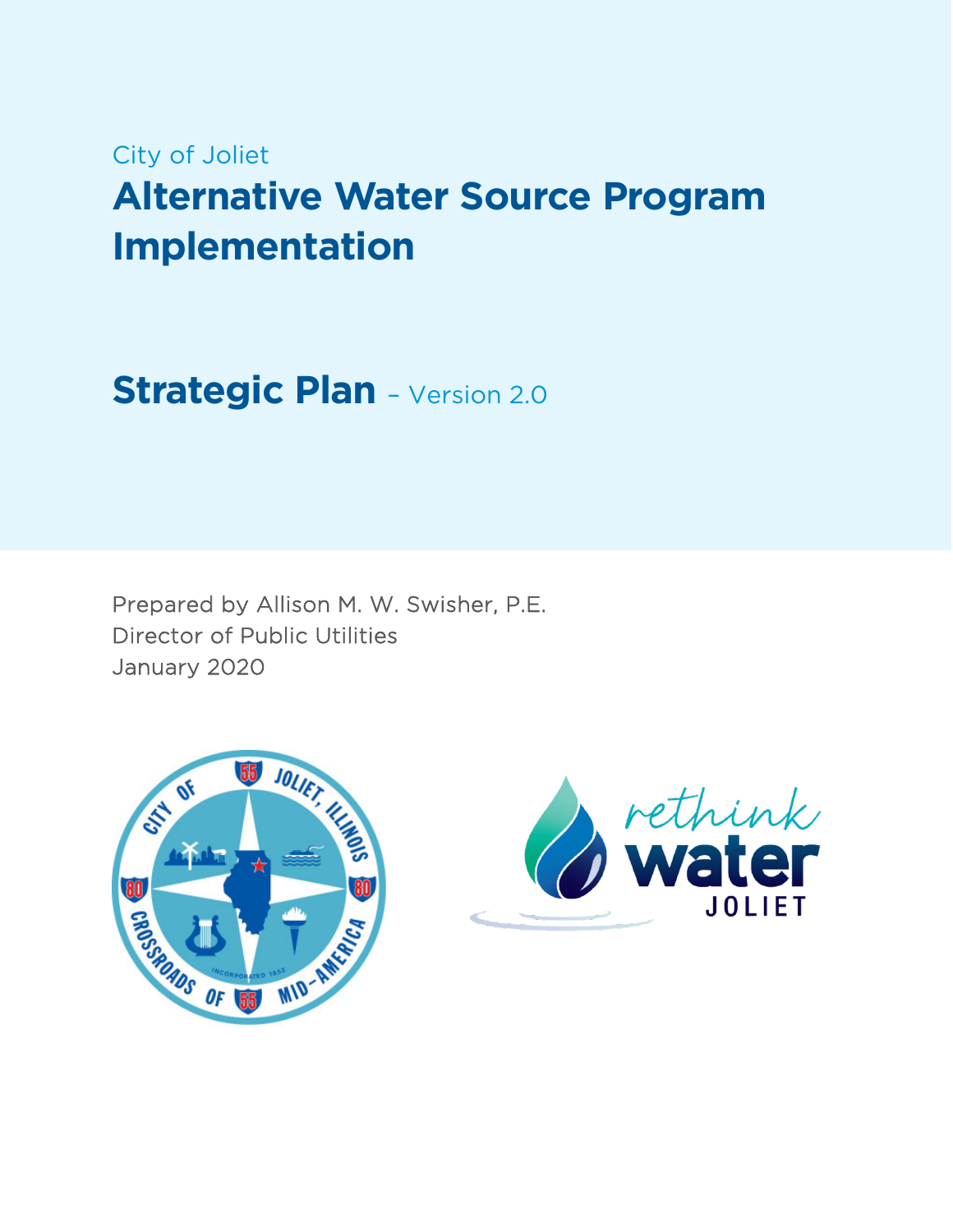

# **Table of Contents**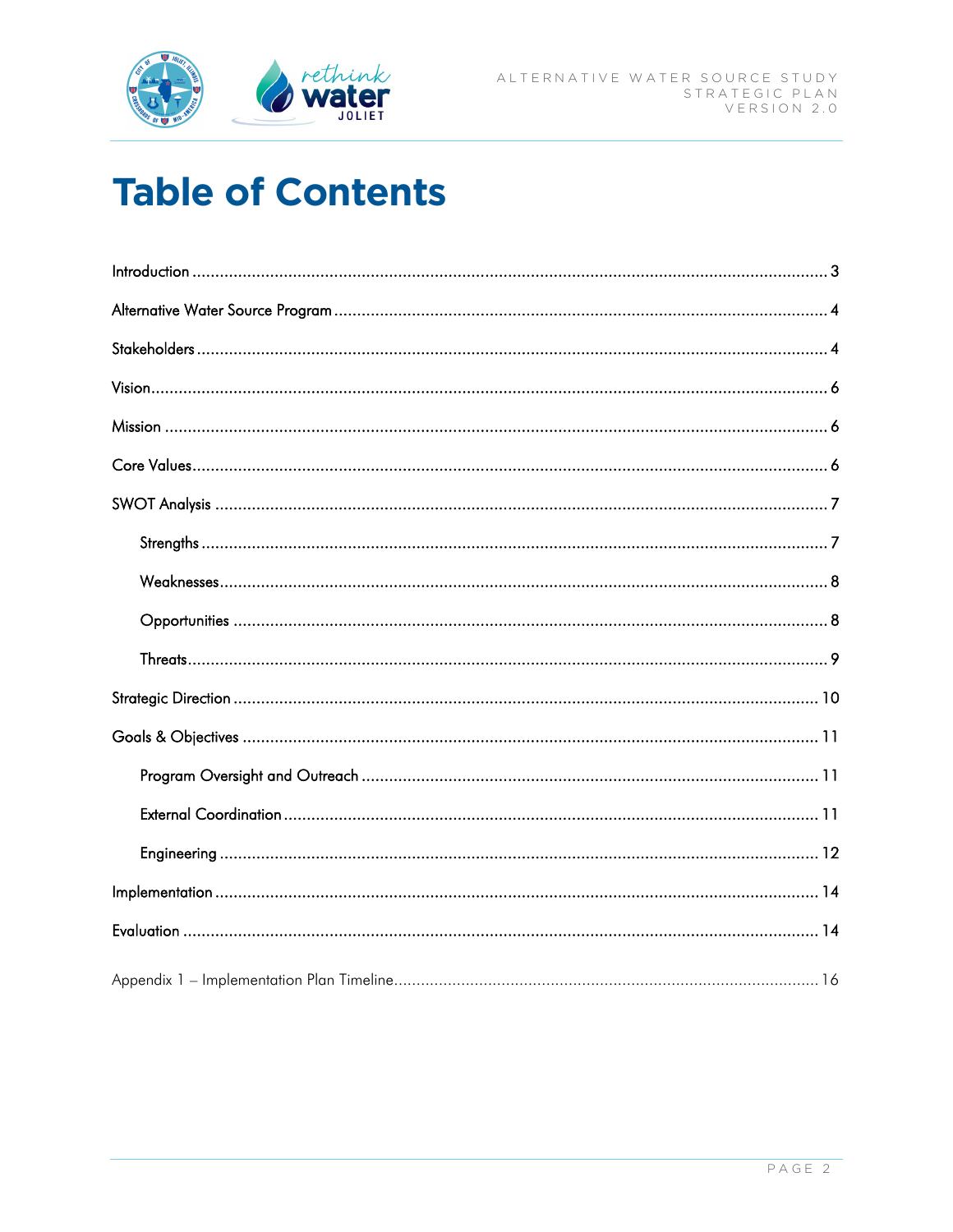

# **Introduction**

The City of Joliet's existing water source, the deep groundwater aquifer, will be depleted to the point of not being able to meet the City's maximum day water demands by the year 2030. This is a regional problem. Groundwater modeling conducted by the Illinois State Water Survey indicates that the deep groundwater wells in Joliet and neighboring communities will someday be depleted to the point of no longer being able to supply the region's future water needs. Knowing this, the City of Joliet embarked on an Alternative Water Source Study to determine alternative water sources which could be used by not only the City of Joliet, but possibly the region as a long-term, sustainable, reliable water source.

The Alternative Water Source Study began in July of 2018 and was completed in two phases. Fourteen alternatives were evaluated in the Phase I Study. These fourteen alternatives covered the full range of possible water sources including groundwater, rivers and Lake Michigan. The Phase I Study was completed in January 2019 and recommended five alternatives for further evaluation as feasible alternative water sources. The Phase II Study took a more in depth look at the five alternatives in order to determine the improvements that would be required to implement each alternative. The Phase II alternatives included Illinois River, Kankakee River, Lake Michigan Water – Chicago Department of Water Management, Lake Michigan Water – DuPage Water Commission and Lake Michigan Water – New Indiana Intake. Per a letter dated December 4, 2019 from the DuPage Water Commission, they do not want to be considered as an alternative water source supplier for the City of Joliet. Therefore, the evaluation for this option was removed from the Phase II Study. The Phase II Study evaluated the alternatives based on cost, raw water quality, sustainability/water quantity, implementation risk, operation & maintenance, and control (governance). The Phase I and Phase II Studies are available on the project website at [https://www.rethinkwaterjoliet.org/reports.](https://www.rethinkwaterjoliet.org/reports)

On December 10, 2019 the City's Environmental Commission voted to recommend the City pursue Lake Michigan – New Indiana Intake as the primary alternative water source option and Lake Michigan – Chicago Department of Water Management as the secondary water source option. This recommendation was presented for approval by the City Council on January 7, 2020 and the City Council approved pursuing both Lake Michigan options simultaneously in 2020 with a final decision on supply to be made at the end of 2020. Implementation of the Lake Michigan – New Indiana Intake option will include the following activities: new raw water intake and pumping, raw water transmission, raw water treatment, finished water pumping and storage, finished water transmission, receiving station, distribution system modifications, storage in the Joliet water system, back-up water sources, and nonrevenue water reduction. Implementation of the Lake Michigan – Chicago Department of Water Management option will include the following activities: finished water pumping and storage, finished water transmission, receiving station, distribution system modifications, storage in the Joliet water system, back-up water sources, and nonrevenue water reduction.

The following strategic plan has been prepared for implementation of the City's new water source. Within this plan the vision, mission and core values for the program are stated. Then a Strengths, Weaknesses, Opportunities, and Threats (SWOT) analysis is completed. With this information the program's strategic direction and goals for the next ten years are identified.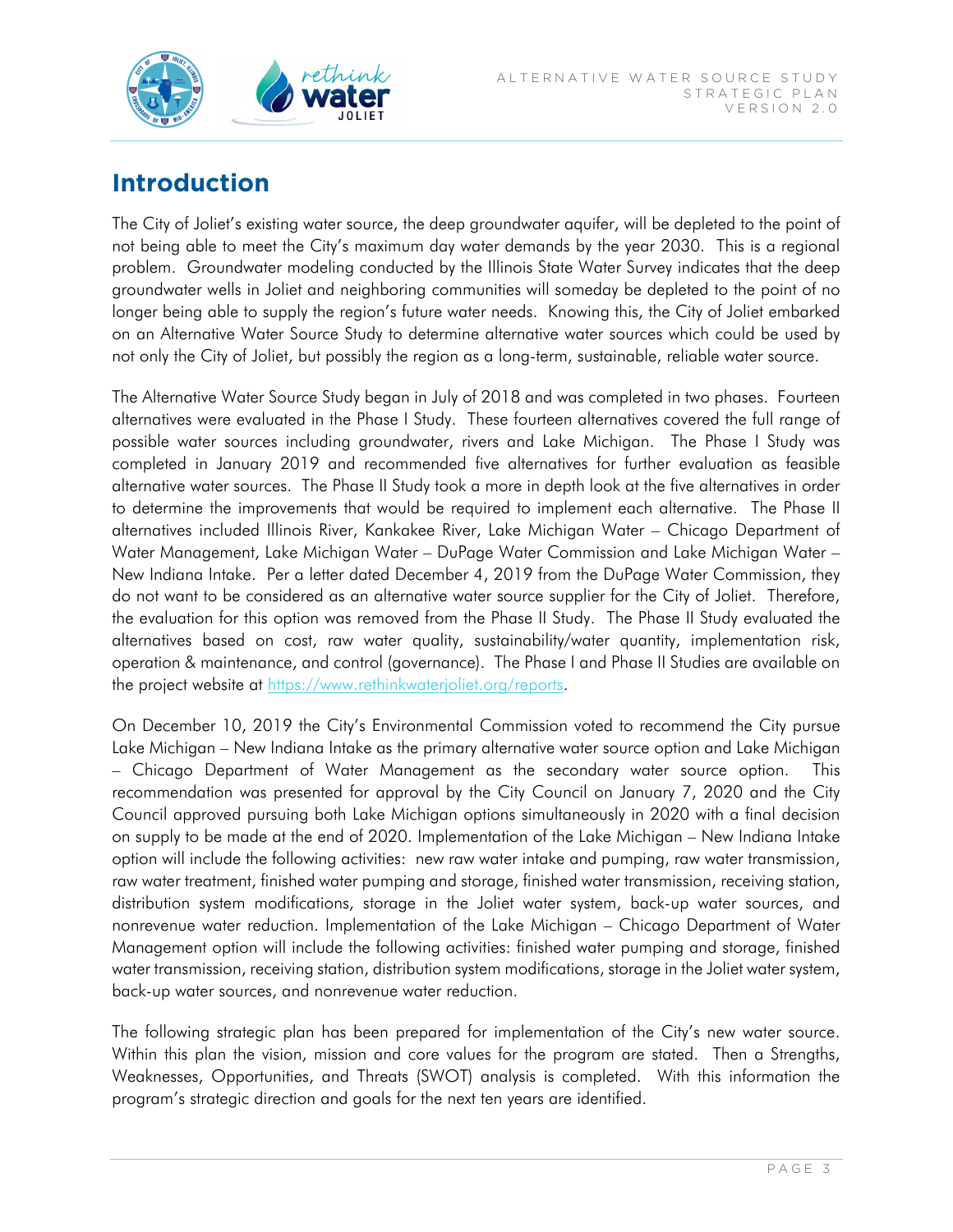

# **Alternative Water Source Program**

The program consists of the planning, design and construction of a new water source for the City of Joliet by 2030. Due to the complexities and unknowns associated with the water source alternatives, both the Lake Michigan – New Indiana Intake and Lake Michigan – Chicago Department of Water Management alternatives will be simultaneously investigated during the initial part of preliminary design with a final decision to be made by the end of 2020.

The Lake Michigan – New Indiana Intake alternative consists of the construction of a new raw water intake in Lake Michigan on the Indiana shoreline, pumping facilities and transmission mains to bring raw water to the City of Joliet for treatment and distribution throughout the existing system. The conceptual implementation costs for this alternative range from \$900 million to \$1.1 billion depending upon capacity. Major considerations for the program include:

- ♦ High Quality Raw Water Source from Lake Michigan
- ♦ Control over water rates and implementation
- Sustainable water quantity to serve Joliet and potentially the region now and in the future

The Lake Michigan – Chicago Department of Water Management alternative consists of purchasing water from the City of Chicago at the Southwest Pumping Station and construction of pumping facilities and transmission mains to bring finished water to the City of Joliet for distribution throughout the existing system. The conceptual implementation costs for this alternative range from \$500 - \$600 million depending upon capacity, not including purchased water costs. This alternative will consider two variations: Joliet owned transmission main or Chicago owned transmission main. Major considerations for the program include:

- ♦ High Quality Raw Water Source from Lake Michigan
- **↓** Existing water system
- Sustainable water quantity to serve Joliet and potentially the region now and in the future

# **Stakeholders**

Identification and engagement of stakeholders was initiated during the Phase I study and it is critical that this engagement be continued throughout implementation. Stakeholders will play a major role in the success of the program and the implementation of this Strategic Plan. Stakeholders for Joliet's new water source are:

Customers: Residents of the City of Joliet, Businesses and Industry, and Satellite Communities.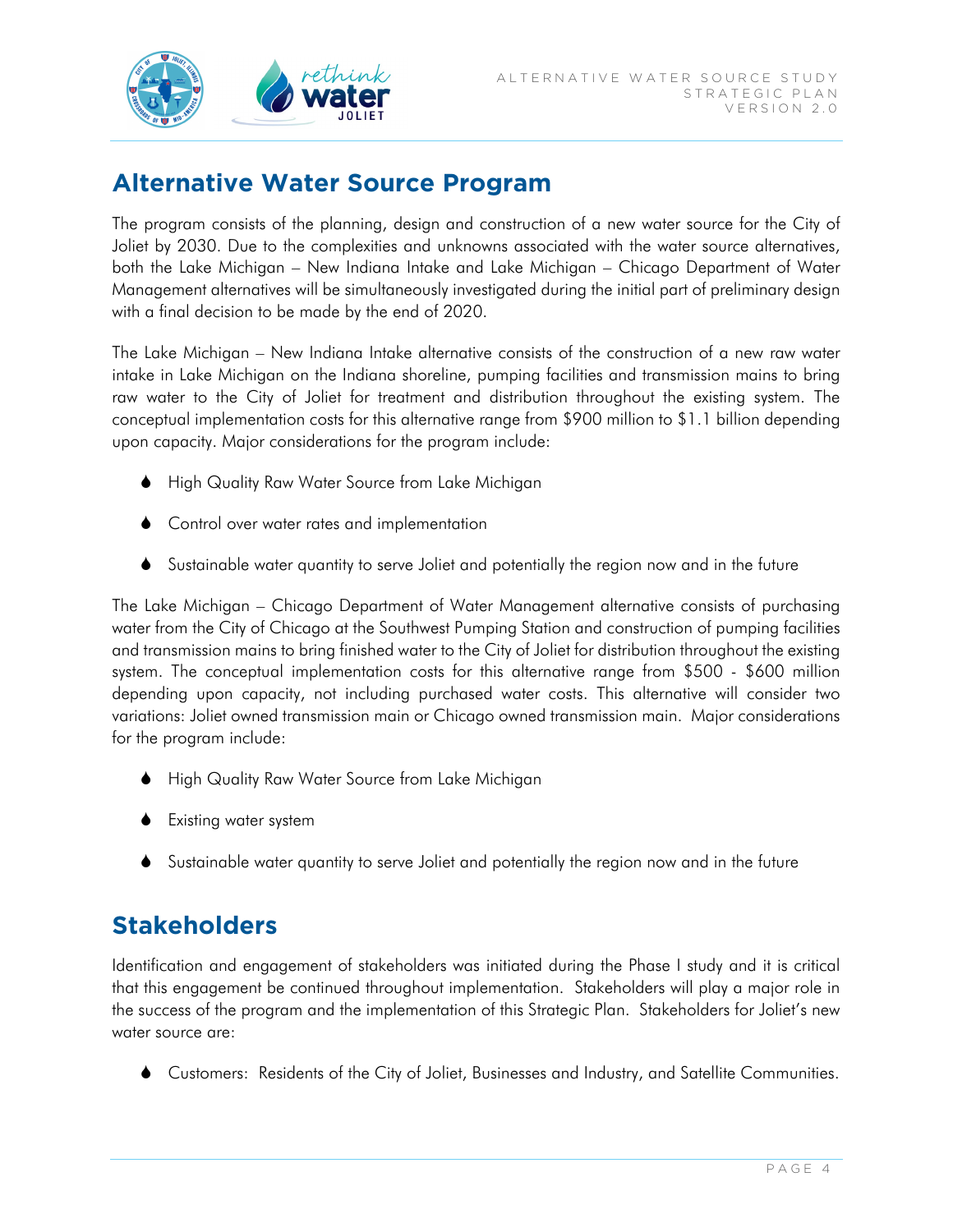

- Elected Officials: Joliet City Council and Mayor.
- City Committees: Public Service Committee, Finance Committee, Water Conservation Subcommittee.
- Department Heads: City Manager, Public Works, Legal, Finance, IT, Community Development, Human Resources.
- Employees: The employees working for the utility department who will need to operate and maintain the new infrastructure.
- Potential Regional Partners: Nearby communities and/or industries who rely on the same natural resources.
- Regulatory Agencies: The Illinois Environmental Protection Agency, the Indiana Department of Environmental Management, the Illinois Department of Natural Resources, the Indiana Department of Natural Resources, and the United States Army Corps of Engineers may need to issue permits for construction and operation of the new infrastructure depending upon final alternative selection.
- Permitting Entities: Entities such as the Illinois Department of Transportation, Indiana Department of Transportation, Will, Cook and Lake (Indiana) County Department of Transportations, Will County and Cook County Forest Preserves, Illinois Tollway Authority, ComEd, Natural Gas Companies, Railroads, Townships and Municipalities that may need to grant access for transmission main construction depending upon final transmission main route.
- Land Acquisition Partners: Property owners within vicinity of water facility improvements and along transmission routes.
- Environmental Action Groups: Local, Regional and National groups that are concerned with the program's impact on the environment.
- Community Groups: Neighborhood Councils, Homeowner Associations, Rotary, Lions Club, Chamber of Commerce, City Center Partnership, Spanish Cultural Center, Churches.
- Schools: Public and Private Schools including elementary, middle, high school and higher education.
- Media: Local radio, television and newspapers.
- **Legislators: State and National representatives.**
- Water Industry: Engineers, contractors, manufacturers, and academia.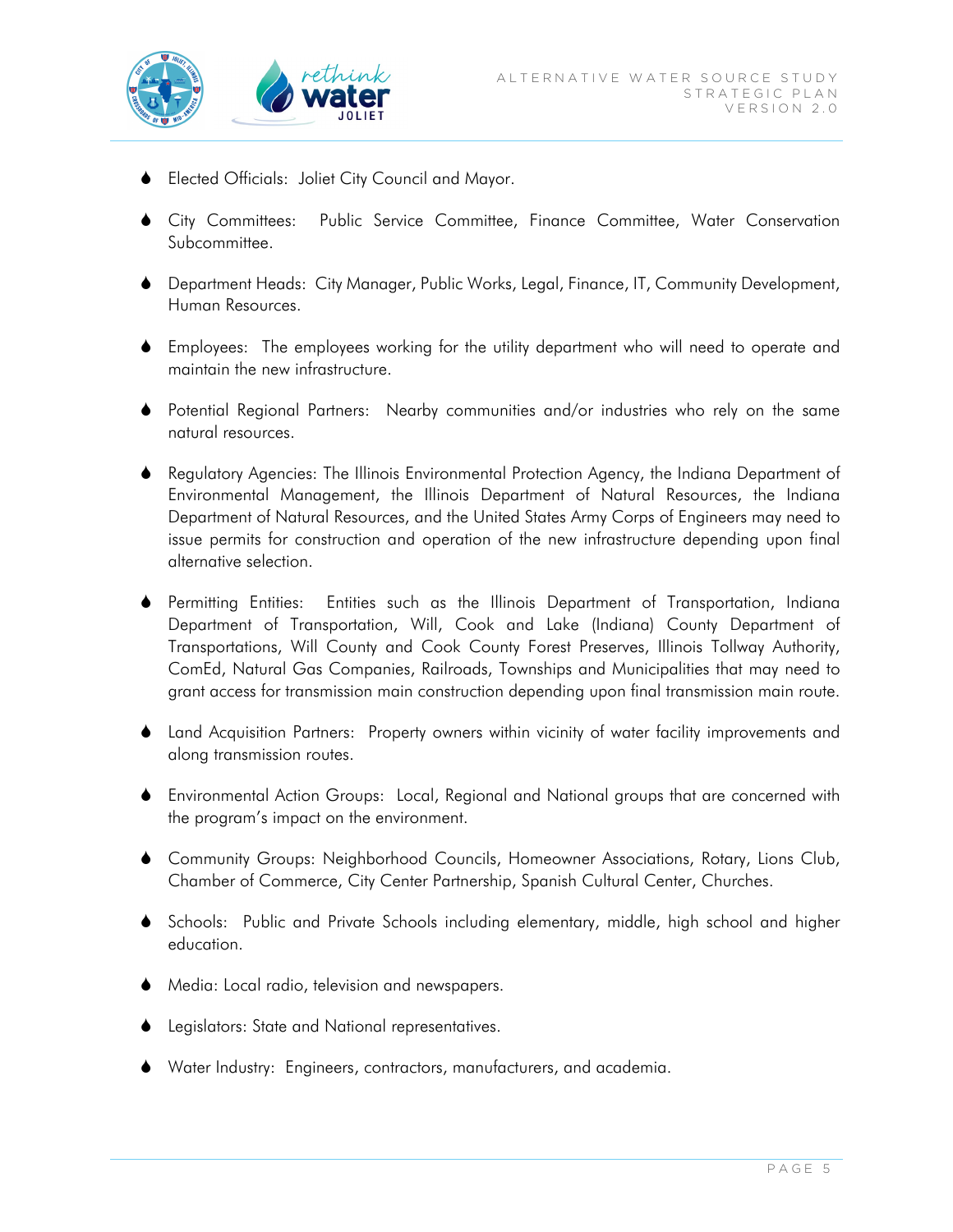

# **Vision**

The vision statement provides a future oriented declaration of the program's purpose. The statement provides inspiration to stakeholders. The vision statement for the City of Joliet Alternative Water Source Program is:

> To be recognized by our customers, employees, elected officials, regulatory agencies, regional partners and the water industry as a leader in providing sustainable, reliable and high-quality water in an innovative and efficient manner for our community.

# **Mission**

The mission statement identifies the program's objectives and incorporates overall goals. It will be used to guide the actions of the program. The mission statement for the City of Joliet Alternative Water Source Program is:

> To provide a sustainable, reliable and high-quality water supply for Joliet and potentially the region by 2030 in order to support the public health, safety and economic interests of the community.

# **Core Values**

The core operating values articulate ideals that the City intends to hold itself accountable to in order to carry out its mission. The core values for the City of Joliet Alternative Water Source Program are:

- Public Safety: Provide safe drinking water that meets and exceeds all regulatory requirements.
- Environmental Stewardship: Protect natural resources from harm.
- Transparency and Honesty: Operate openly and honestly to gain stakeholder trust.
- Innovative and Creative Solutions: Identify and utilize new ideas to provide more efficient and effective water service.
- Sustainability: Provide sufficient water quantity to support community growth and development.
- Reliability: Consistent and dependable water service.
- Cooperation & Collaboration: Emphasize the importance of teamwork amongst Stakeholders in order to accomplish positive outcomes.
- Leadership: Champion regional participation for the benefit of all.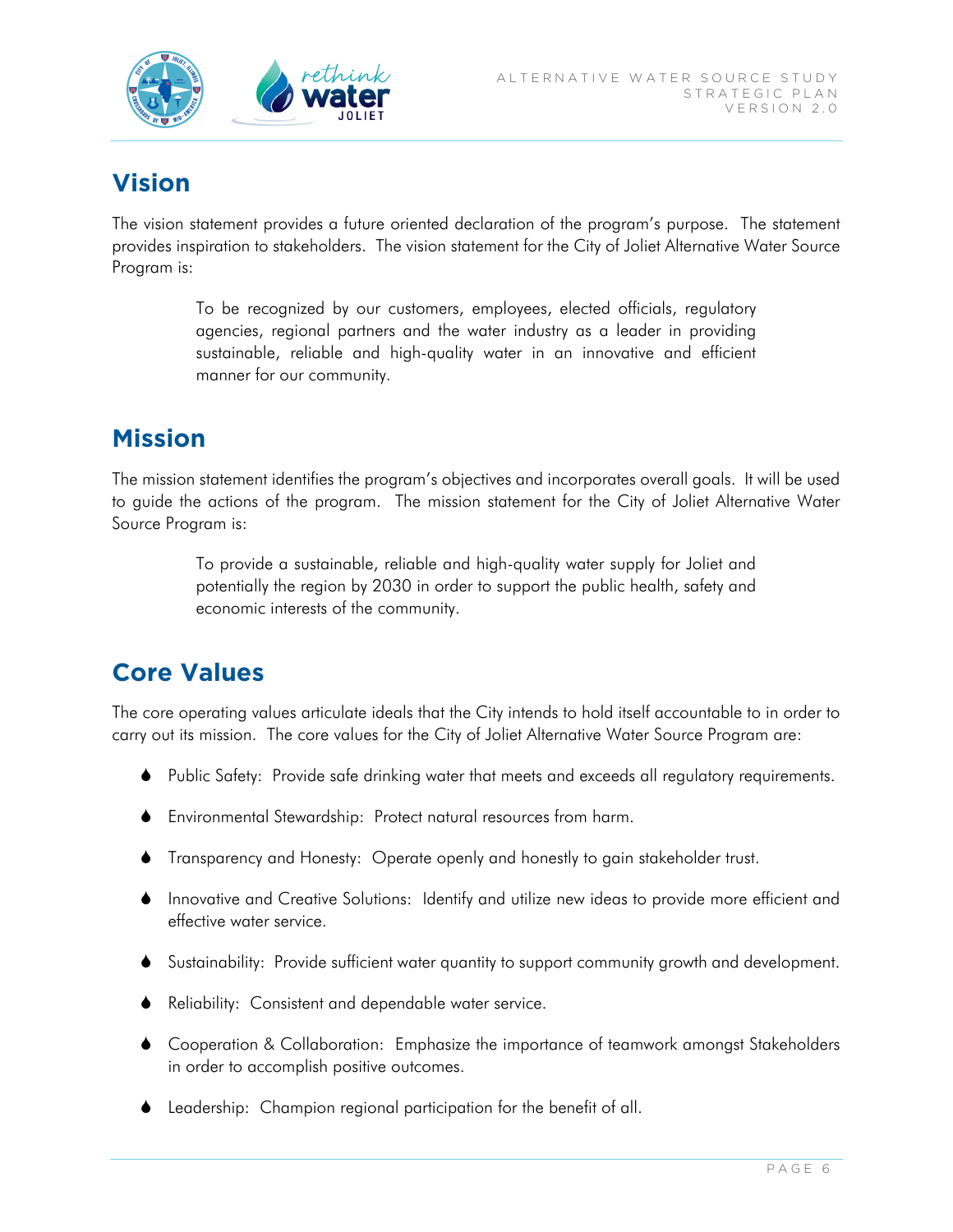

- Commitment: United approach to achieve the program mission and vision.
- ◆ Open Mindedness: Receptive to input from Stakeholders.
- Flexibility: Ability to adapt to changing conditions that may impact program implementation.
- Fiscal Responsibility: Utilize public funds efficiently and in the best interest of our customers.
- Education: Guide the public in rethinking our water source, their water use, how we can conserve and the value of water.

# **SWOT Analysis**

The SWOT analysis identifies the program's strengths, weaknesses, opportunities and threats. Strengths and weaknesses are internal while opportunities and threats assess external activities that may impact the program.

### **Strengths**

- Experience: Over 100 years of experience as a water utility meeting all regulatory requirements.
- Management: Committed and motivated staff willing to undertake a program of this magnitude.
- Elected Official Support: Mayor and council who understand the need for a new water source and support the program.
- Alternative Water Source Study: Defensible evaluation of alternative water sources to support selection of new water source.
- Independence: Ability to implement the new water source without requiring the involvement of other communities.
- High credit rating: Credit rating will allow for borrowing at low interest rates.
- Comprehensive Land Use Plan: Land use planning is currently underway in the Community Development Department that can be utilized to inform future water demand projections.
- State Revolving Fund Loan Experience: The City has a history of utilizing SRF loans and has shown it is a reliable and responsible funding recipient.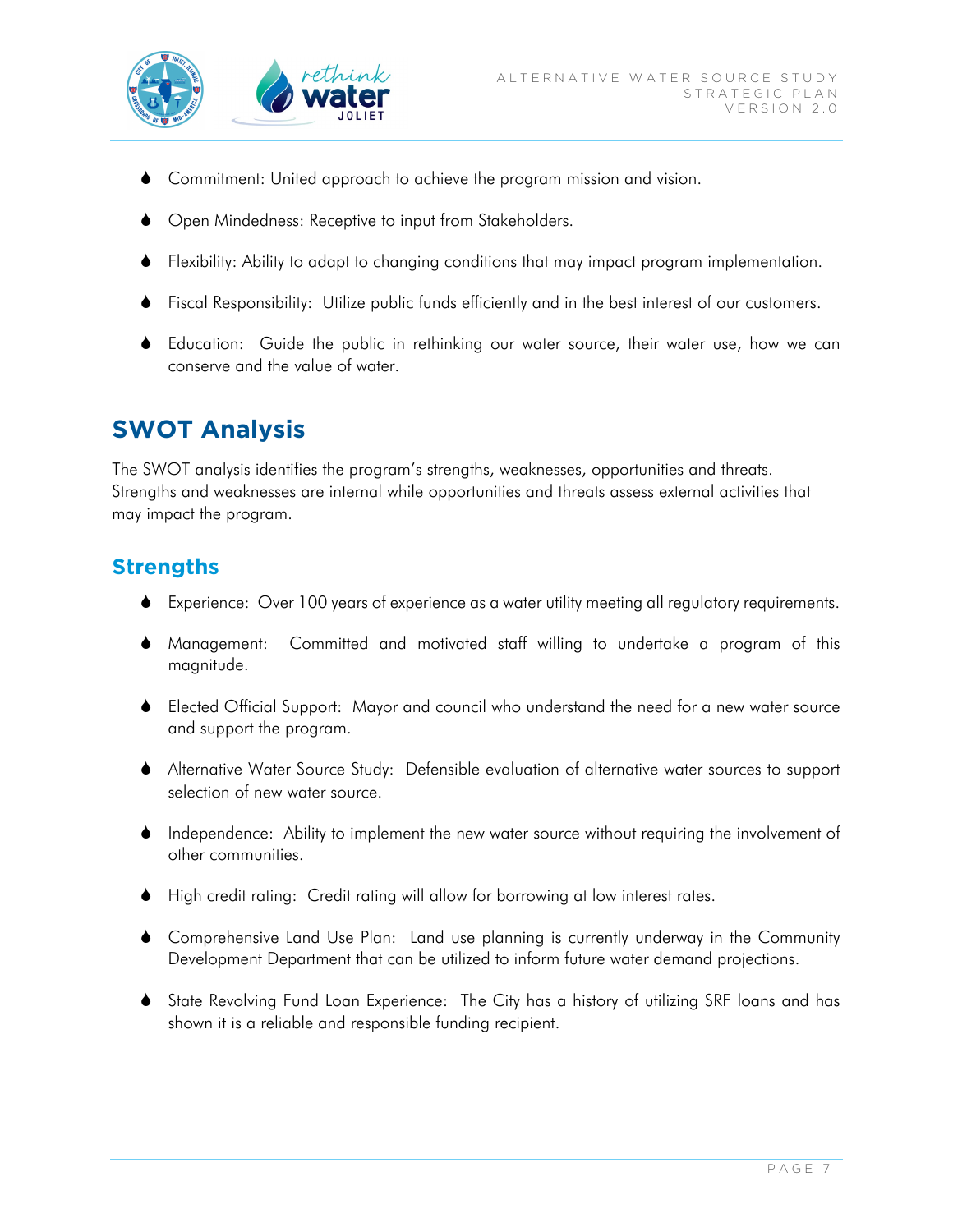

#### **Weaknesses**

- Aging infrastructure: Water pipes are over 100 years old and are prone to failure.
- High levels of non-revenue water: Over 25% of water pumped annually is not billed.
- Staff: No experience or capacity to operate a surface water treatment plant and maintain infrastructure outside of Joliet.
- Unreliability of existing water source: The deep aquifer is unsustainable.
- Scope of Program: Program complexity with magnitude of improvements, permitting, and land acquisition.
- Value of Water: Currently low water rates have led to water being taken for granted and lack of conservation.

### **Opportunities**

- WIFIA Loan Availability: The City has been invited to submit a low interest WIFIA loan application for up to 49% of the program costs.
- State Revolving Fund Loan Availability: IEPA willingness to work with City to maximize SRF loan funding.
- Technology: Improvements in technology that will allow for efficient and effective operations.
- Regional Cost Optimization: Partnering with other communities for a regional solution that will achieve lower water costs for the region.
- Updated Groundwater Modeling: Improved model by the Illinois State Water Survey available to guide short term water decision making needs.
- Water Conservation: Achieve lower water use per capita to minimize sizing of improvements.
- Water Demand Planning: Use of Comprehensive Plan to incorporate capacity for future growth in sizing of improvements.
- Heightened Water Awareness: Take advantage of increased interest in water to further understanding of the value of water.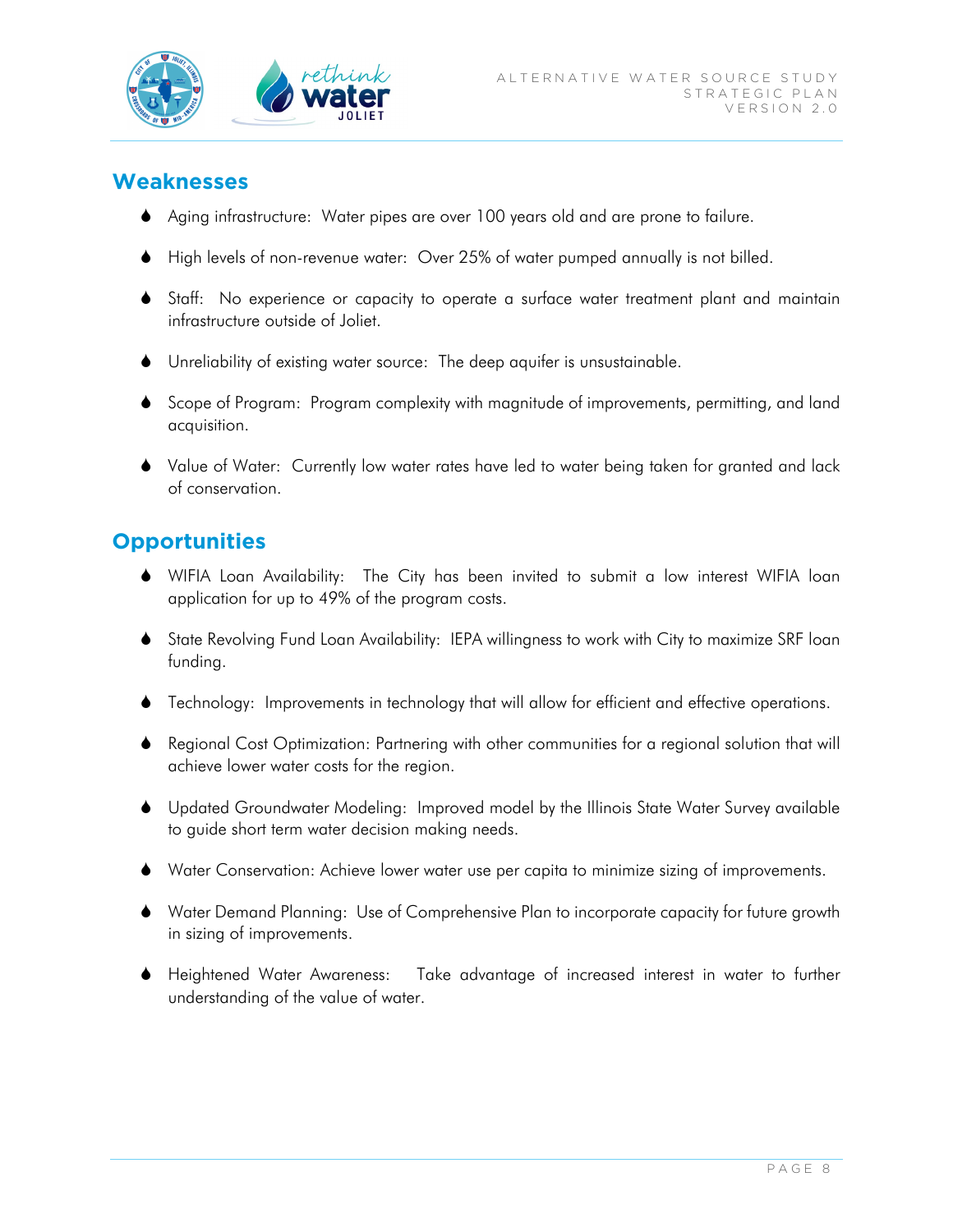

## **Threats**

- Regulations: New regulations from permitting agencies.
- Legal Challenges: Lawsuits from Environmental Action Groups or other impacted parties.
- Leadership Changes: Potential leadership changes at City Council, City staff, potential regional partners and program team.
- Existing Water Source: Continued aquifer depletion that could result in water restrictions until new water source is online.
- Water Supply & Access Uncertainty: Negotiations for water supply and access to occur during preliminary design.
- Regionalization: Inability to obtain concurrence on governance structure and community participation for potential regional solution.
- Schedule: Magnitude of work to be completed by known deadline of 2030 failure of which would result in significant impact to City's ability to supply water to customers.
- Short Term Water Needs: Timeline to implement necessitates cost for maintenance and expansion of existing water source to meet water demands until 2030.
- Cost: Uncertainties inherent to conceptual planning could result in significant cost fluctuation upon project completion.
- Permitting: Changing requirements, timeframe and number of permits could impact implementation.
- Water Quality: Impacts to water quality due to changing water chemistry from water source switch.
- Contaminants of Emerging Concern: Currently unregulated source water constituent concentrations determined to be a health concern in the future.
- Land Acquisition: Challenges purchasing property for water facilities construction and obtaining permanent and temporary construction easements for transmission and distribution system improvements.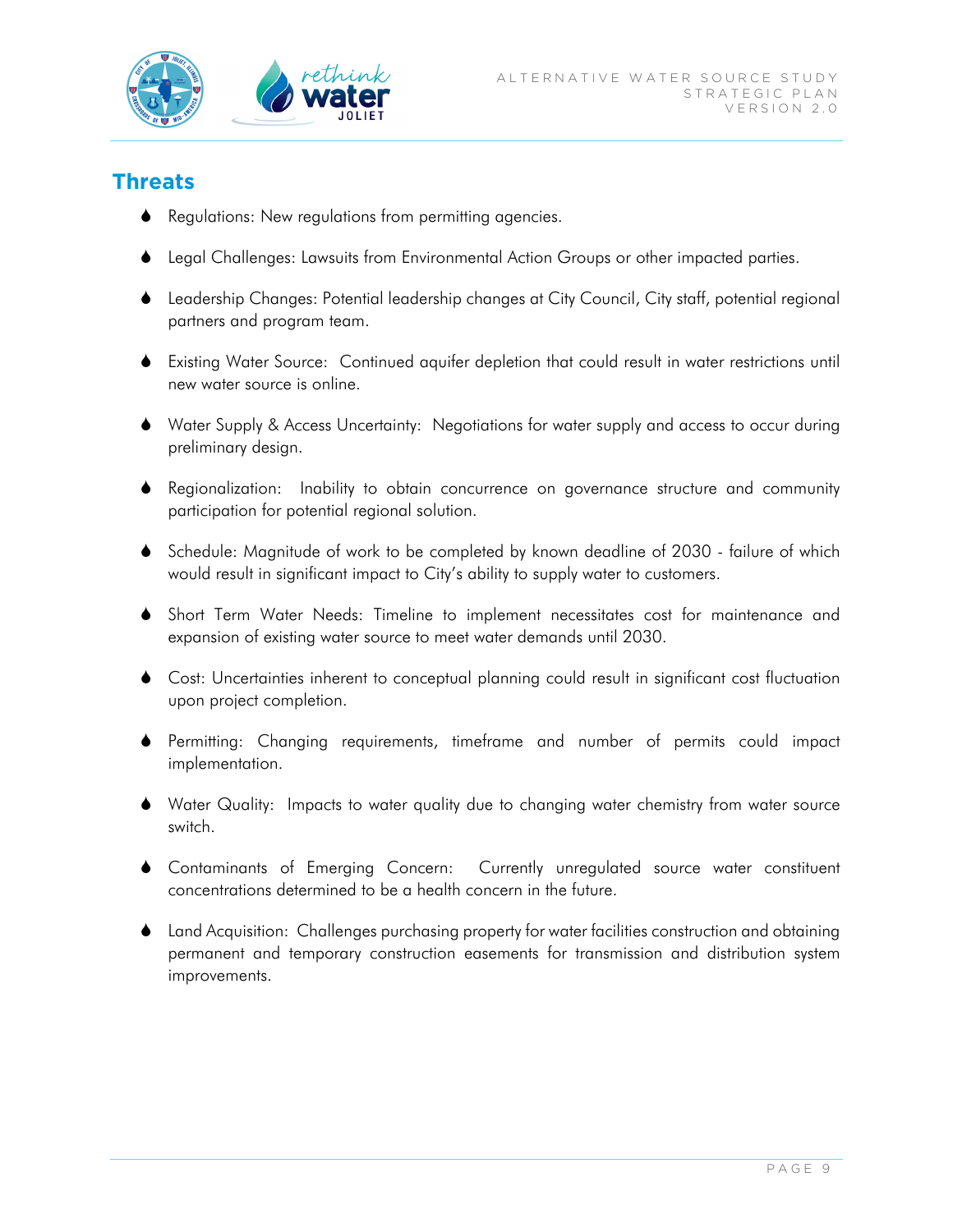

# **Strategic Direction**

Based upon identification of the strengths, weaknesses, opportunities and threats the strategies to be taken in the next ten years to carry out the City of Joliet Alternative Water Source Program mission are:

- Continue to educate customers regarding the need and cost of implementing a new water source via an updated public relations strategy.
- Provide regular updates to the City Council, Public Service Committee and Finance Committee to allow for sound decision making.
- Take a leadership role in bringing together potential regional partners and agencies and be openminded to potential regional governance structures.
- Proactively engage environmental action groups and other impacted parties.
- Retain a team of experts who can implement all aspects of the program including engineering, legal, public relations, and planning.
- Develop a permitting plan and initiate discussions with permitting agencies in the early stages of program development to identify and mitigate any concerns early in the process.
- Maintain program transparency via regular stakeholder group meetings.
- Improve awareness of the importance of water conservation and provide incentive programs to encourage conservation.
- Implement Short Term Groundwater Strategies to maintain existing water supply.
- Elevate the value of water as a vital resource to the public health, safety and economic interest of the community.
- Prioritize demand management including non-revenue water reduction and water conservation efforts for optimization of improvement capacity.
- Develop a political strategy to garner support for the program from local, state and federal legislators.
- Establish a funding strategy that will most cost effectively implement the program.
- Maintain water quality throughout water source transition.
- Prepare a contracting plan for construction to meet scheduling needs and to optimize funding.
- **•** Proactively identify and mitigate project implementation risks.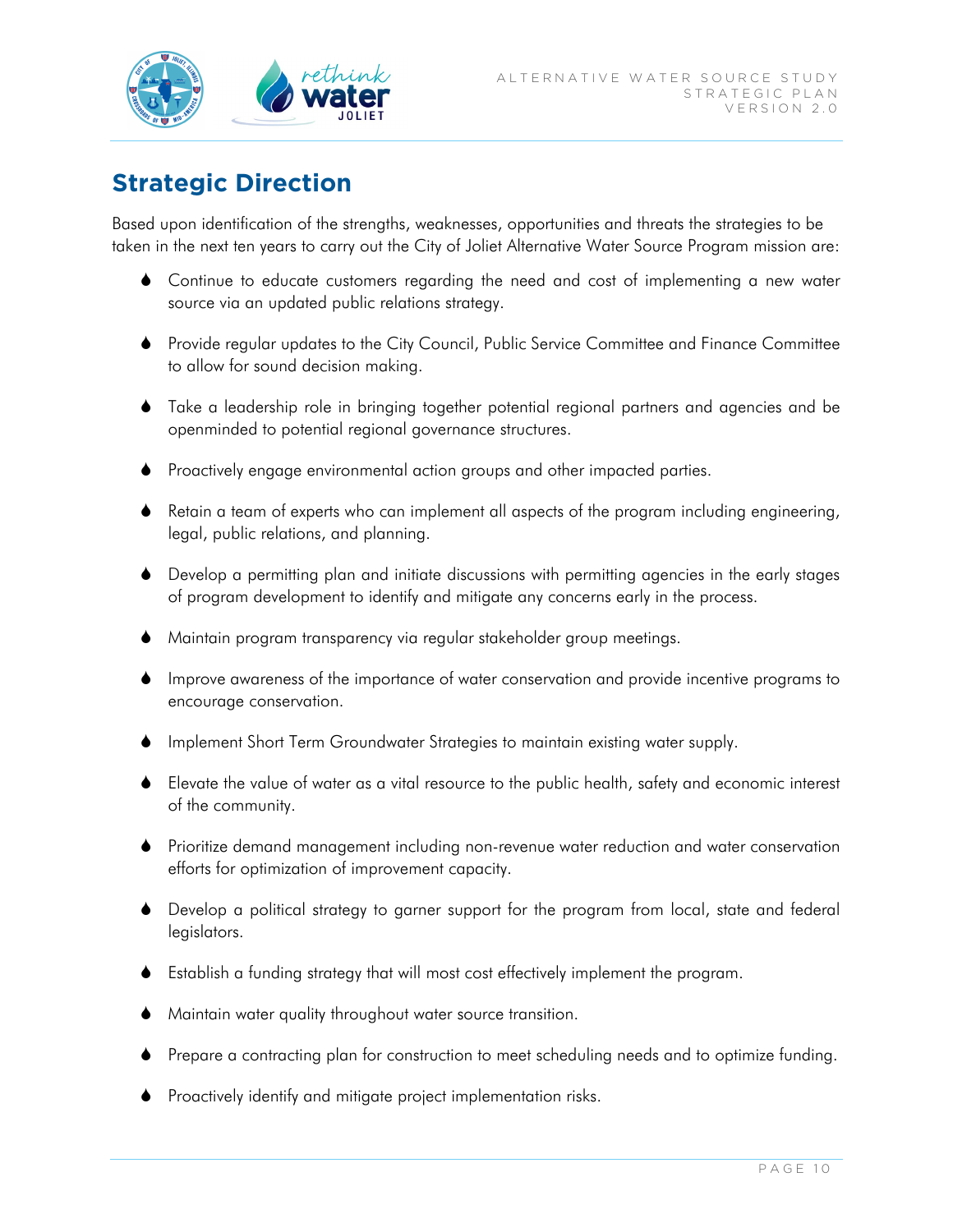

- If required, conduct pilot testing of different water treatment unit processes to confirm all existing water quality regulations will be met and evaluate treatment system's ability to meet, or can be economically modified to meet, potential contaminants of emerging concern.
- Initiate land acquisition processes in the early stages of the program to allow sufficient time to acquire targeted properties or easements, but also allow sufficient time to switch to alternative properties or routes if needed.
- Maintain and update this Strategic Plan as a living document to guide the program.

# **Goals & Objectives**

In order to fulfill the strategic direction, the City of Joliet has identified goals and objectives that address three key aspects of the program. These goals and key decision points are identified in the Appendix 1 - Implementation Plan Timeline.

### **Program Oversight and Outreach**

- Monthly newsletter distributed to City Council and Stakeholders.
- Monthly update presentations to Public Service Committee.
- ♦ Quarterly update presentations to full City Council.
- Quarterly update presentations to Finance Committee.
- Quarterly stakeholder group meetings.
- Monthly Water Conservation Subcommittee Meetings and implementation of subcommittee goals: Incentivize water conservation programs and policies; empower citizens and business owners to conserve water; educate the public on conservation opportunities; motivate people to take action to reduce water consumption.
- Prepare and implement a public relations plan that will reach all stakeholders.
- **Maintain project specific website.**

### **External Coordination**

- Retain lobbyists to represent the City's interests at a federal and state (IL and IN) level.
- Retain government affairs professional to aid in regional water discussions, development of political strategy and land acquisition.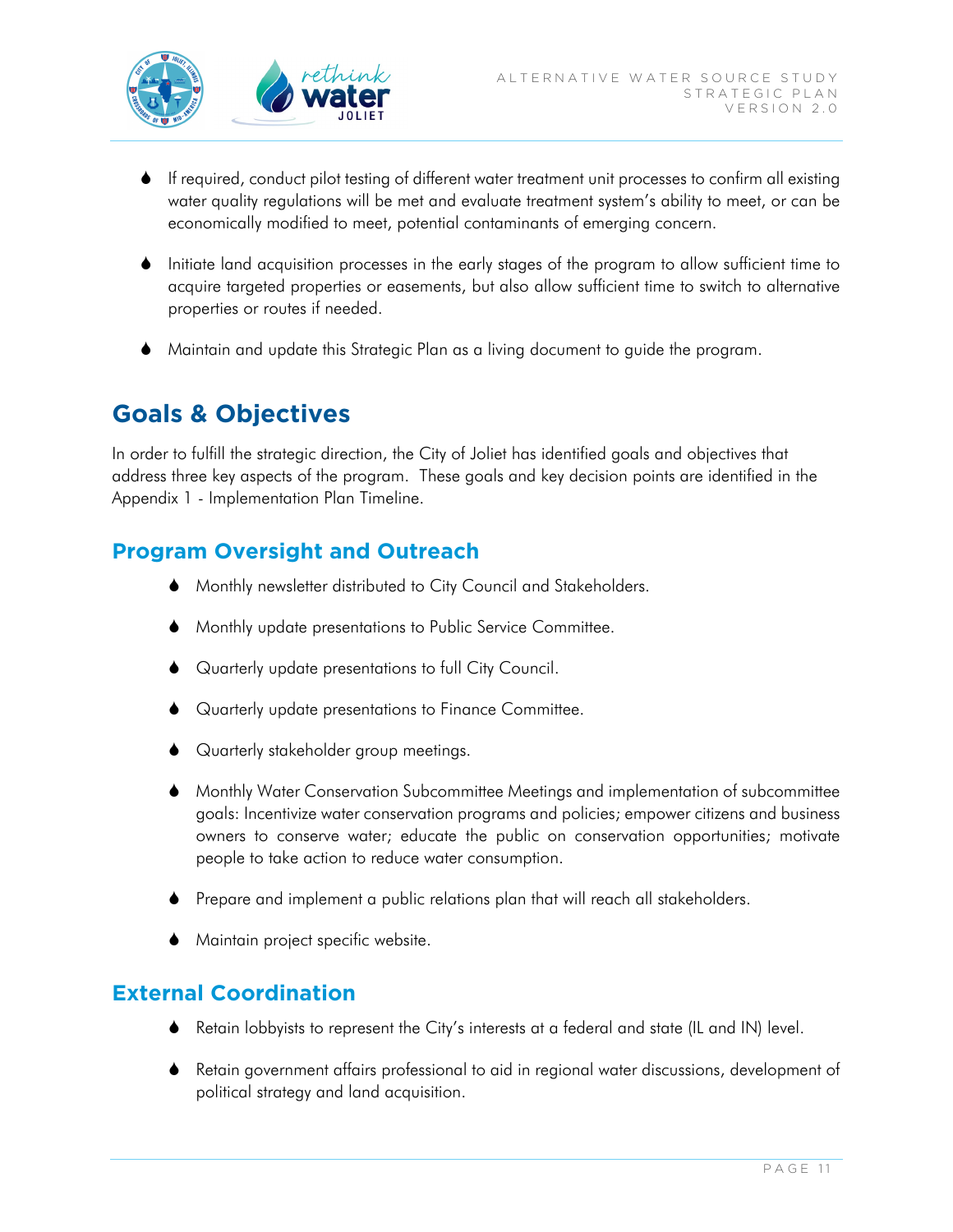

- Conduct negotiations with Indiana communities for Lake Michigan access and City of Chicago for water supply with legal review and approve access agreement or water supply agreement by January 2021.
- Obtain Lake Michigan allocation from the Illinois Department of Natural Resources.
- Meet with financial advisor to develop funding strategy. Investigate public-private partnership opportunities.
- Initiate regional partner outreach and develop regional governance structure with legal guidance and rates by June 2021 (if applicable) and have regional governmental agreements approved by the end of 2021.
- Identify, appraise and acquire property and easements required for construction of improvements.
- Coordinate with USEPA and IEPA for low interest loan programs. Submit WIFIA loan application in December 2021.
- Obtain construction and operating permit from the Illinois Environmental Protection Agency.
- Obtain all other permits necessary for construction.

#### **Engineering**

- Issue a request for qualifications and select the project team that has expertise in raw water lake intakes, water treatment plant design, transmission main and pumping design, and distribution system modifications by April 2020.
- **Develop and maintain risk register.**
- Perform location and partnering study for new Indiana Intake.
- **•** Perform routing and siting studies in 2020:
	- o Chicago Department of Water Management From Southwest Pumping Station to Joliet
	- o New Indiana Intake From Lake Michigan to Joliet
		- With water treatment plant located in Illinois close to Illinois/Indiana border to maximize potential finished water partners/customers
		- With water treatment plant located in Joliet to enhance water quality and ease operations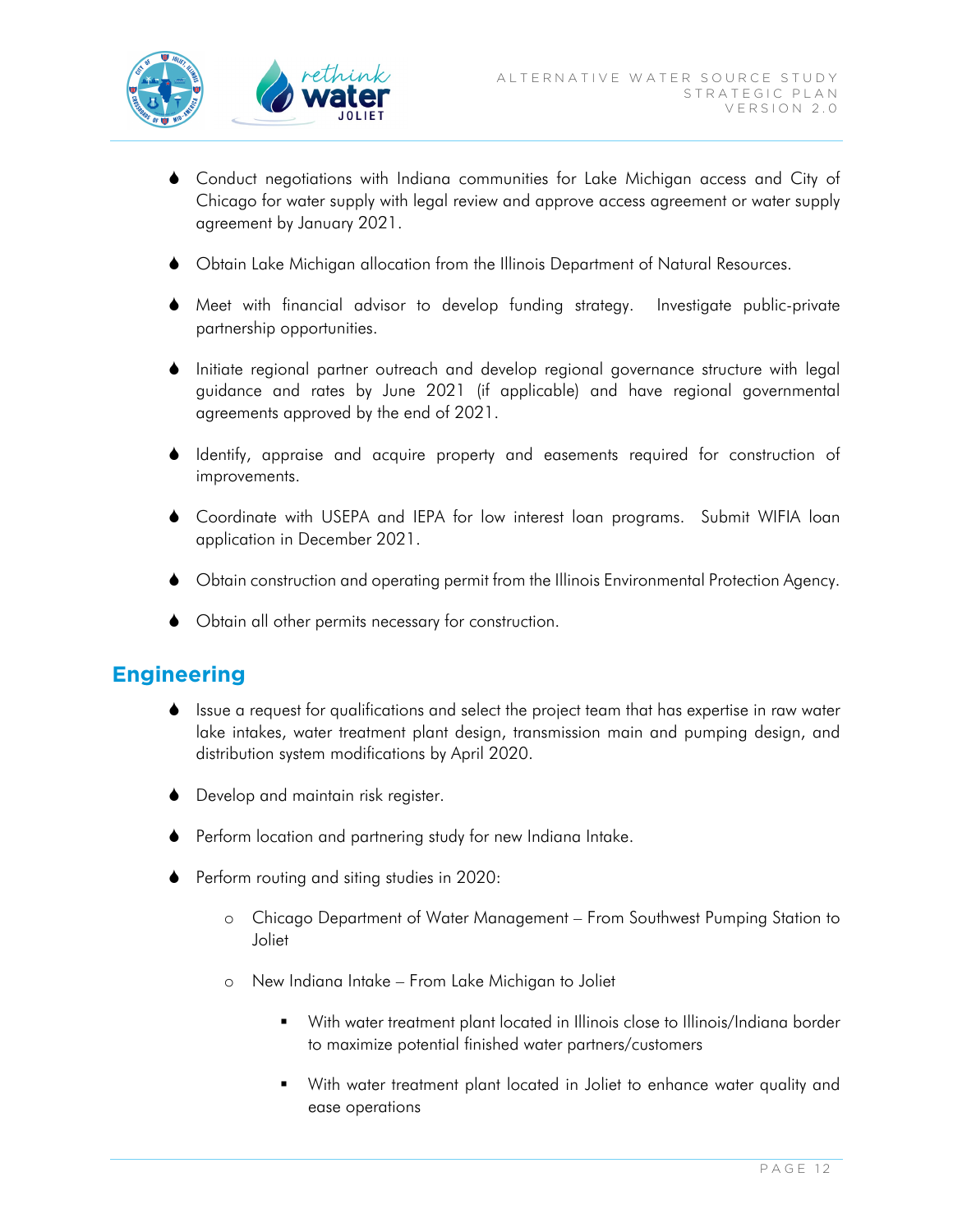

- Work with Illinois EPA to develop and implement a water source transfer plan which will address potential water quality issues as a result of switching to a new water source.
- Develop a staffing plan to identify staff required for implementation of the program and operation of the improvements including timeframe for hiring. Evaluate options (public versus private) for operation of facilities outside Joliet. Hire engineering support staff for program assistance. For New Indiana Intake alternative, hire Water Treatment Superintendent at start of construction to guide staff development and training for operation of a surface water treatment plant ahead of plant start-up.
- Conduct annual non-revenue water audits. Implement the non-revenue water reduction plan which includes replacing 1.6% of the City's water mains annually beginning in 2022 in order to reduce non-revenue water to less than 10% within 20 years
- Continue to participate in the Southwest Water Planning Group to facilitate groundwater modeling updates and regional discussions.
- Implement short term groundwater management strategies including groundwater monitoring, well rehabilitation and development and make decision on new well to support growth.
- Select water supply alternative in December 2020 and:
	- o In case of New Indiana Intake, Water Treatment Plant Location Approach
	- o In case of Chicago Department of Water Management, transmission main ownership (construction, operation and maintenance)
- Identify and obtain concurrence for final sizing of the improvements inclusive of regional participation and City's Comprehensive Land Use Plan.
- Complete preliminary design (30% engineering) by December 2021 and final design (100% engineering) by December 2024 to allow for the commencement of construction in 2025.
- Conduct independent value engineering, constructability and cost reviews during final design.
- Construction, start-up and initiation of operation by 2030.
- Post-transition water quality monitoring to minimize the risk of negative water quality impacts and achieve compliance with regulatory requirements.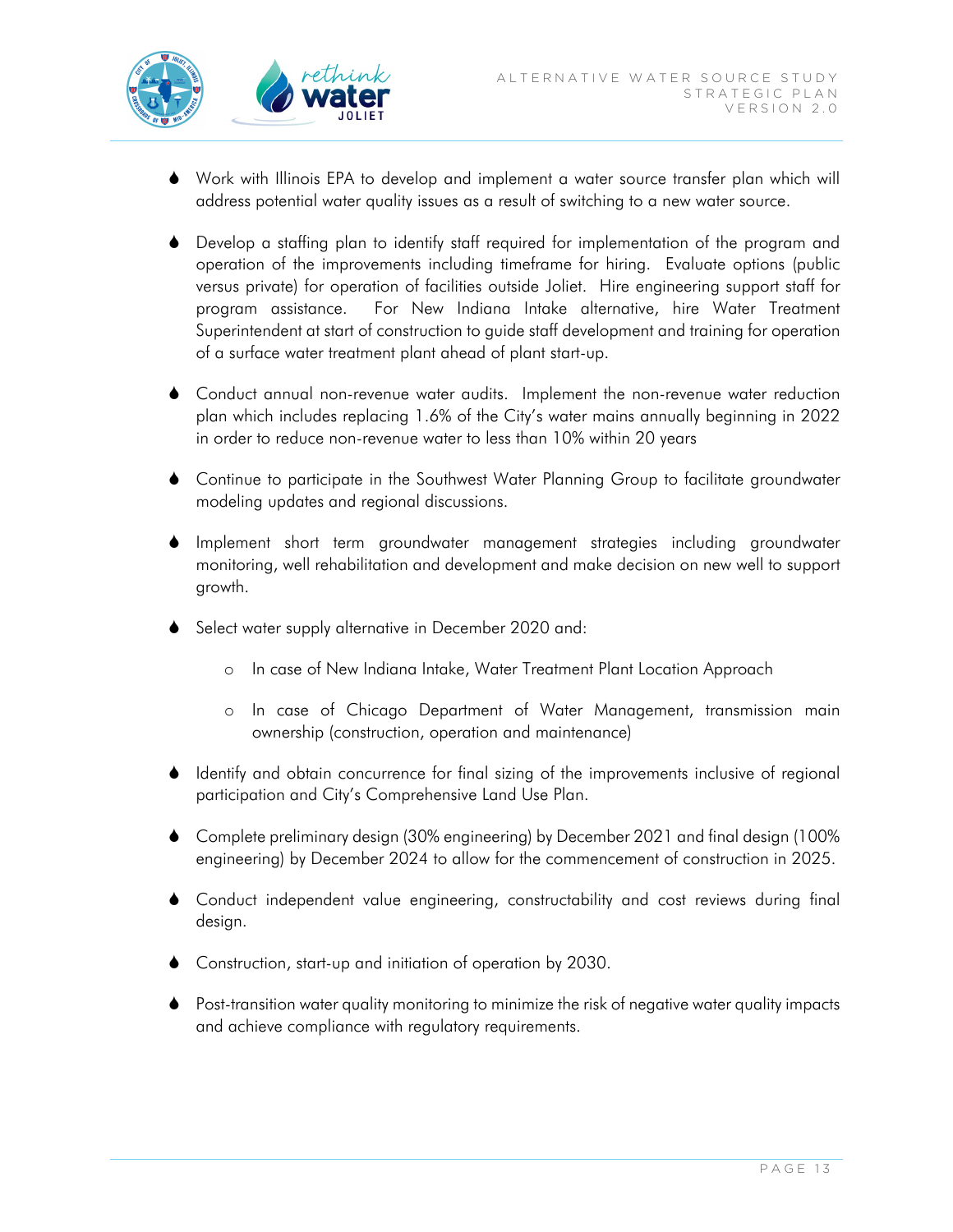

## **Implementation**

In order for the goals identified in this strategic plan to be realized, proper implementation is necessary. The plan for implementation is as follows:

- Obtain resolution from City Council approving strategic plan.
- Present strategic plan to stakeholders and obtain input.
- ◆ Review and update strategic plan.
- Identify person(s) who are responsible for carrying out each task.
- **•** Prepare a schedule for achieving tasks.
- Identify means by which implementation of tasks identified in plan can be measured.
- **◆** Review and revise strategic plan every six months

# **Evaluation**

Evaluation is a key component of the success of this strategic plan and should be conducted every six months throughout the program implementation timeframe. Questions to ask during evaluation include:

- Are the tasks being implemented as planned? Why or why not? What is facilitating or impeding implementation?
- ♦ Do team members have the needed resources to achieve goals?
- Are there goal areas that are receiving less attention than others? Why?
- Are there any recommendations for improvement?
- Are stakeholders active and engaged?
- ♦ Is there a need to change the plan?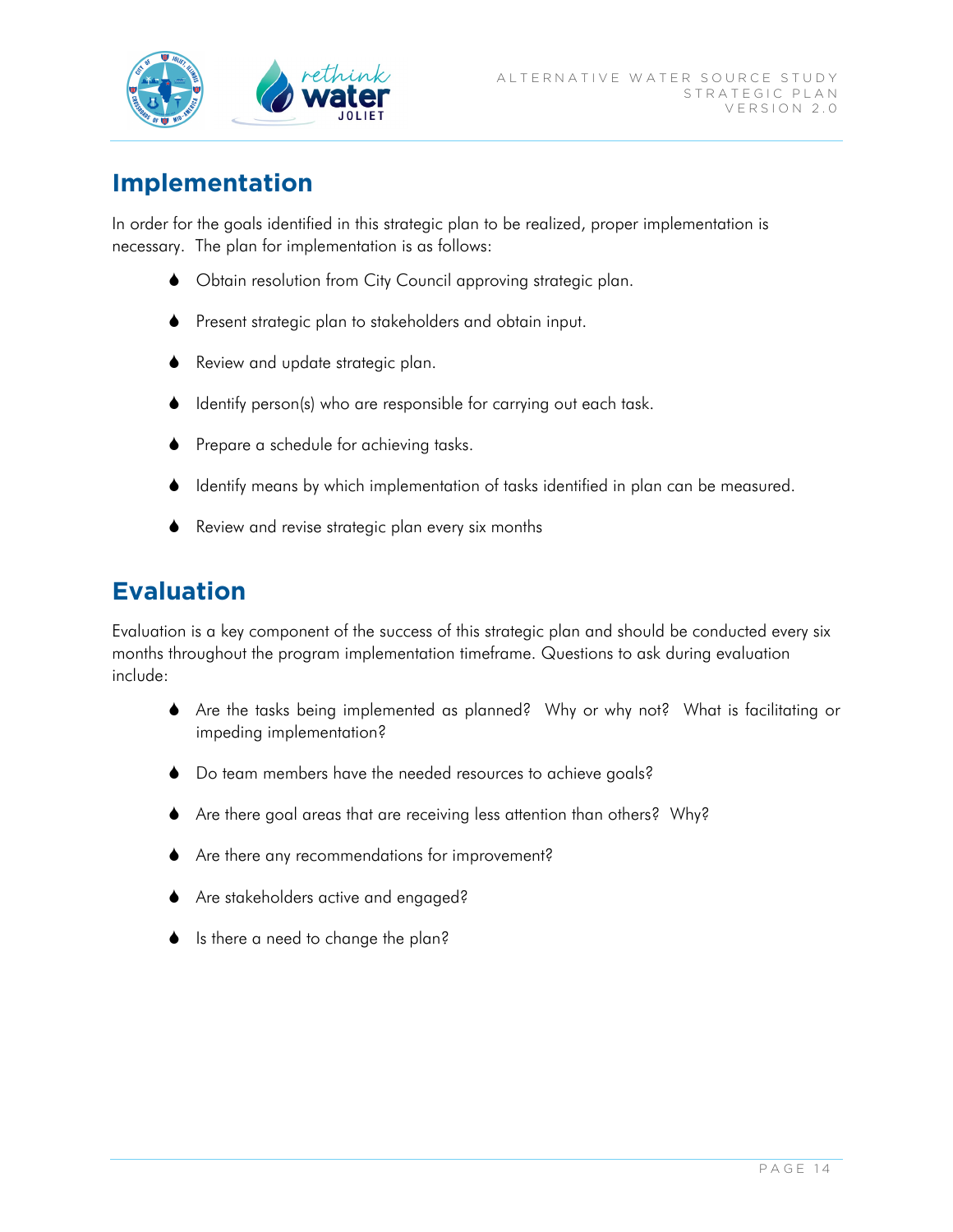

*The implementation of an alternative water source will be the most significant and costly program that the City of Joliet will embark on this century. This Strategic Plan provides a framework that the City can utilize throughout the implementation to recognize strengths, weaknesses, opportunities and threats and identify ways to mitigate threats and take advantage of opportunities, resulting in a successful program for the City and its residents.* 



Disclaimer: The location of facilities associated with these alternatives are approximate for the purpose of conceptually estimating costs. Siting of proposed facilities will be evaluated during preliminary design following water source alternative selective.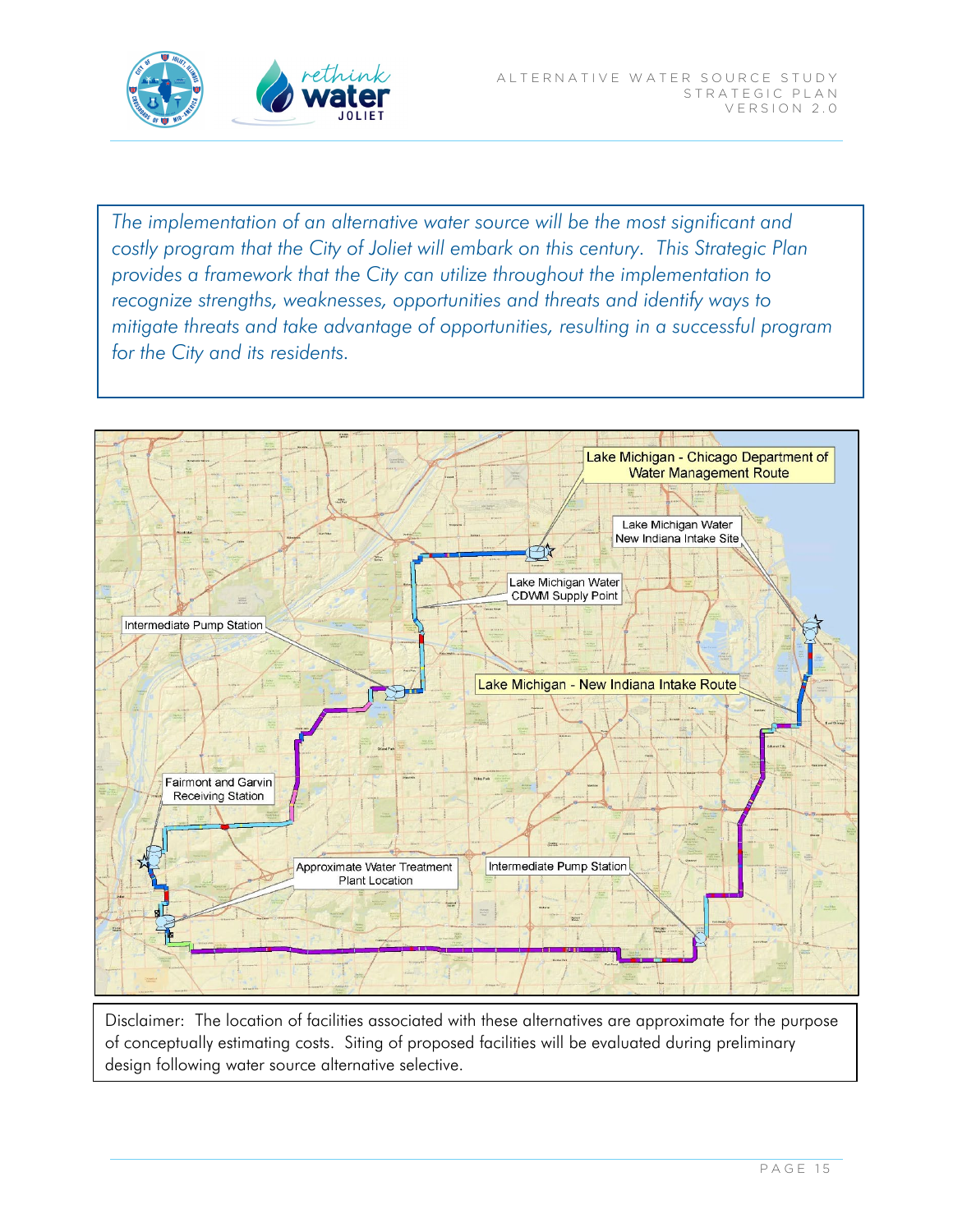IDNR = Illinois Department of Natural Resources InDNR = Indiana Department of Natural Resources ISWS = Illinois State Water Survey extending the PSC = Public Service Commission MOU - Memorandum of Understanding 
IGA = Intergovernmental Agreement

WIFIA = Water Infrastructure Finance & Innovation Act
SRF = State Revolving Fund

IGA = Water Infrastructure Finance & Innovation Act
SRF = State Revolv WIFIA = Water Infrastructure Finance & Innovation Act LM = Lake Michigan de Cameration SWA = Southland Water Agency RFQ = Request for Qualifications SOQ = Statement of Qualifications WSTP = Water Source Transfer Plan NRW - Non-Revenue Water

IDNR = Illinois Department of Natural Resources IDEM = Indiana Department of Environmental Management

\*\*WTP Location Approach ‐ Decision on general location where the WTP will be located ‐ either closer to the source or closer to the City (balancing water quality and flexibility to sell finished water).

|                         |                                                                                                                                                                                                                | January, 2020                                                                                               | February, 2020               | <b>March, 2020</b>                                   | <b>April, 2020</b>           | May, 2020                                                                 | <b>June, 2020</b>                                                                                                                                                        | <b>July, 2020</b>                                   | <b>August, 2020</b>                                      | September, 2020                               | October, 2020                    | November, 2020                              | December, 2020                |
|-------------------------|----------------------------------------------------------------------------------------------------------------------------------------------------------------------------------------------------------------|-------------------------------------------------------------------------------------------------------------|------------------------------|------------------------------------------------------|------------------------------|---------------------------------------------------------------------------|--------------------------------------------------------------------------------------------------------------------------------------------------------------------------|-----------------------------------------------------|----------------------------------------------------------|-----------------------------------------------|----------------------------------|---------------------------------------------|-------------------------------|
|                         |                                                                                                                                                                                                                | 1/7 Select Source                                                                                           |                              |                                                      | City Council                 |                                                                           |                                                                                                                                                                          |                                                     | City Council                                             |                                               |                                  | City Council<br>Update                      | Select Source<br>(IN or CDWM) |
| Oversight/<br>Outreach  | City Council                                                                                                                                                                                                   | $\circ$                                                                                                     | $\circ$                      | $\circ$                                              | Update<br>$\circ$            | $\circ$                                                                   | $\circ$                                                                                                                                                                  | $\circ$                                             | Update<br>$\circ$                                        | $\circ$                                       | $\circ$                          | $\circ$                                     | $\circ$                       |
|                         | <b>Public Service Committee</b>                                                                                                                                                                                | $\Box$                                                                                                      | $\Box$                       | $\Box$                                               | $\Box$                       | $\Box$                                                                    | $\Box$                                                                                                                                                                   | $\Box$                                              | $\Box$                                                   | $\Box$                                        | $\Box$                           | $\Box$                                      | $\Box$                        |
|                         | <b>Finance Committee</b>                                                                                                                                                                                       |                                                                                                             |                              | $\Box$                                               |                              |                                                                           |                                                                                                                                                                          |                                                     |                                                          | $\Box$                                        |                                  |                                             | $\Box$                        |
|                         |                                                                                                                                                                                                                | Monthly Water Conservation Subcommittee Meetings                                                            |                              |                                                      |                              |                                                                           |                                                                                                                                                                          |                                                     |                                                          |                                               |                                  |                                             |                               |
|                         | <b>Water Conservation Subcommittee</b>                                                                                                                                                                         |                                                                                                             |                              |                                                      |                              |                                                                           |                                                                                                                                                                          |                                                     |                                                          |                                               |                                  |                                             |                               |
|                         | <b>Stakeholder Meetings</b>                                                                                                                                                                                    |                                                                                                             |                              |                                                      |                              | $\Delta$ Kickoff Meeting                                                  | ◆                                                                                                                                                                        |                                                     | $\Delta$                                                 |                                               |                                  | Δ                                           |                               |
|                         | Public Outreach                                                                                                                                                                                                |                                                                                                             |                              |                                                      |                              | <b>Establish Public Relations Strategy</b>                                |                                                                                                                                                                          |                                                     |                                                          | <b>Implement Public Relations Strategy</b>    |                                  |                                             |                               |
|                         |                                                                                                                                                                                                                |                                                                                                             |                              |                                                      |                              |                                                                           |                                                                                                                                                                          |                                                     |                                                          |                                               |                                  |                                             |                               |
| Outside<br>Coordination | Water Supplier/Access Interaction                                                                                                                                                                              |                                                                                                             |                              | Follow-up Meetings (Hammond, SWA, Chicago)           |                              |                                                                           | Indiana Intake Access Negotiations (part of siting study), Chicago Negotiations                                                                                          |                                                     |                                                          |                                               |                                  |                                             |                               |
|                         | <b>Regional Development</b>                                                                                                                                                                                    |                                                                                                             |                              | Regional Outreach                                    |                              | Regional Discussions and Investigation of Potential Governance Structures |                                                                                                                                                                          |                                                     |                                                          |                                               |                                  |                                             |                               |
|                         |                                                                                                                                                                                                                |                                                                                                             |                              |                                                      |                              | <b>A</b> IEPA, USEPA, IDNR,<br>IDEM, InDNR                                |                                                                                                                                                                          |                                                     |                                                          |                                               |                                  |                                             |                               |
|                         | Permitting                                                                                                                                                                                                     |                                                                                                             |                              |                                                      |                              | Pre-App Meeting,                                                          |                                                                                                                                                                          |                                                     | <b>Develop Permitting Plans</b>                          |                                               |                                  |                                             |                               |
|                         | Lake Michigan Allocation                                                                                                                                                                                       |                                                                                                             |                              |                                                      |                              | Submit Application                                                        |                                                                                                                                                                          |                                                     | IDNR Review of Lake Michigan Allocation Application      |                                               |                                  | <b>Obtain LM Allocation</b>                 |                               |
|                         | Land Acquisition                                                                                                                                                                                               |                                                                                                             |                              |                                                      |                              |                                                                           |                                                                                                                                                                          |                                                     |                                                          |                                               |                                  |                                             |                               |
|                         | <b>Financial Planning</b>                                                                                                                                                                                      |                                                                                                             | $ \triangle$ Speer Financial |                                                      |                              | $\Delta$ IEPA for SRF                                                     | Submit Sup. WIFIA LOI<br>$\bm{\leftrightarrow}$<br>Develop Funding Strategy (WIFIA, SRF, Bonds, Public-Private Partnerships)                                             |                                                     |                                                          |                                               |                                  |                                             |                               |
|                         |                                                                                                                                                                                                                |                                                                                                             |                              | Engage State,                                        |                              |                                                                           | ▶◇│◆                                                                                                                                                                     |                                                     |                                                          |                                               |                                  |                                             |                               |
|                         | <b>Political Strategy</b>                                                                                                                                                                                      |                                                                                                             |                              | $\overline{\mathsf{X}}$ Federal Lobbyist<br>(IL, IN) |                              | <b>Develop Political Strategy</b>                                         |                                                                                                                                                                          |                                                     | <b>Implement Political Strategy</b>                      |                                               |                                  |                                             |                               |
|                         |                                                                                                                                                                                                                |                                                                                                             |                              |                                                      | Contract Award               |                                                                           |                                                                                                                                                                          |                                                     |                                                          |                                               |                                  | $\Diamond$                                  |                               |
|                         | Design Engineering                                                                                                                                                                                             | <b>Issue RFQ</b>                                                                                            | <b>Receive SOQs</b>          | Interviews &<br><b>Negotiations</b>                  | Preliminary Design<br>(4/21) | Initial BOD*                                                              | ◇<br>Develop Contracting Plans, Overall Programming Plan, Operations<br><b>Update Project</b><br><b>Evaluations, and Staffing Plans</b><br><b>Costs for Alternatives</b> |                                                     |                                                          |                                               |                                  | <b>Confirm Capacity</b><br>(with Comp Plan) | Update BOD* Report            |
|                         | <b>Risk Management</b>                                                                                                                                                                                         |                                                                                                             |                              |                                                      |                              |                                                                           |                                                                                                                                                                          | $\rightsquigarrow$<br><b>Develop Risk Registers</b> |                                                          |                                               |                                  |                                             |                               |
|                         | Intake/Source                                                                                                                                                                                                  |                                                                                                             |                              |                                                      |                              |                                                                           | $\boldsymbol{\diamond}$<br>Indiana Intake Location and Partnering Study                                                                                                  |                                                     |                                                          | Intake/Raw Water Pumping Station Siting Study | $\Diamond$                       |                                             |                               |
|                         | <b>Water Treatment Plant</b>                                                                                                                                                                                   |                                                                                                             |                              |                                                      |                              | <b>Water Treatment Evaluation</b>                                         |                                                                                                                                                                          |                                                     | ♦<br>$\bm{\leftrightarrow}$<br><b>WTP Siting Studies</b> |                                               |                                  | WTP Location<br>Approach**                  |                               |
| Engineering             | Water Source Transfer Plan (WSTP)                                                                                                                                                                              |                                                                                                             |                              |                                                      |                              | Prepare Water Source Transfer Plans                                       |                                                                                                                                                                          | <b>Submit WSTPs</b>                                 |                                                          | <b>IEPA Review WSTPs</b>                      | Receive IEPA Approval<br>of WSTP |                                             |                               |
|                         | <b>Water Transmission System</b>                                                                                                                                                                               |                                                                                                             |                              |                                                      |                              |                                                                           | <b>Transmission Main Routing Studies</b>                                                                                                                                 |                                                     |                                                          | $\bm{\diamond}$                               |                                  |                                             |                               |
|                         | Pumping and Storage Facilities                                                                                                                                                                                 |                                                                                                             |                              |                                                      |                              |                                                                           | $\bm{\leftrightarrow}$<br><b>Pumping and Storage Facilities Siting Studies</b>                                                                                           |                                                     |                                                          |                                               |                                  |                                             |                               |
|                         | <b>Distribution System Modifications</b>                                                                                                                                                                       |                                                                                                             |                              |                                                      |                              |                                                                           | $\bm{\diamond}$<br>Confirm Receiving Station Location and System Hydraulics                                                                                              |                                                     |                                                          |                                               |                                  |                                             |                               |
|                         | Existing Well Source/Back-up Supply                                                                                                                                                                            | Short-term Groundwater Management - Well Monitoring, ISWS model updates with Southwest Water Planning Group |                              |                                                      |                              |                                                                           |                                                                                                                                                                          |                                                     |                                                          |                                               |                                  |                                             |                               |
|                         |                                                                                                                                                                                                                |                                                                                                             |                              | ♦ Water Loss Audit                                   |                              |                                                                           |                                                                                                                                                                          |                                                     |                                                          |                                               |                                  |                                             |                               |
|                         | Non-Revenue Water Reduction                                                                                                                                                                                    |                                                                                                             |                              |                                                      |                              |                                                                           | Continued Non-revenue Water Reduction Efforts, 1.0% Annual Watermain Replacement                                                                                         |                                                     |                                                          |                                               |                                  |                                             |                               |
|                         | IEPA = Illinois Environmental Protection Agency<br>USEPA = United States Environmental Protection Agency<br>*BOD - Basis of Design (treatment process, corrosion control, construction cost, contracting plan) |                                                                                                             |                              |                                                      |                              |                                                                           |                                                                                                                                                                          |                                                     |                                                          |                                               |                                  |                                             |                               |

#### **Joliet Alternative Water Source**

January, 2020 Appendix 1 ‐ Implementation Plan Timeline

 $\bigstar$  City Council Decision/Action  $\qquad$  O Newsletter  $\qquad \Box$  Update Presentation  $\qquad \Delta$  Meeting  $\qquad$  Deliverable

**Symbol Key:**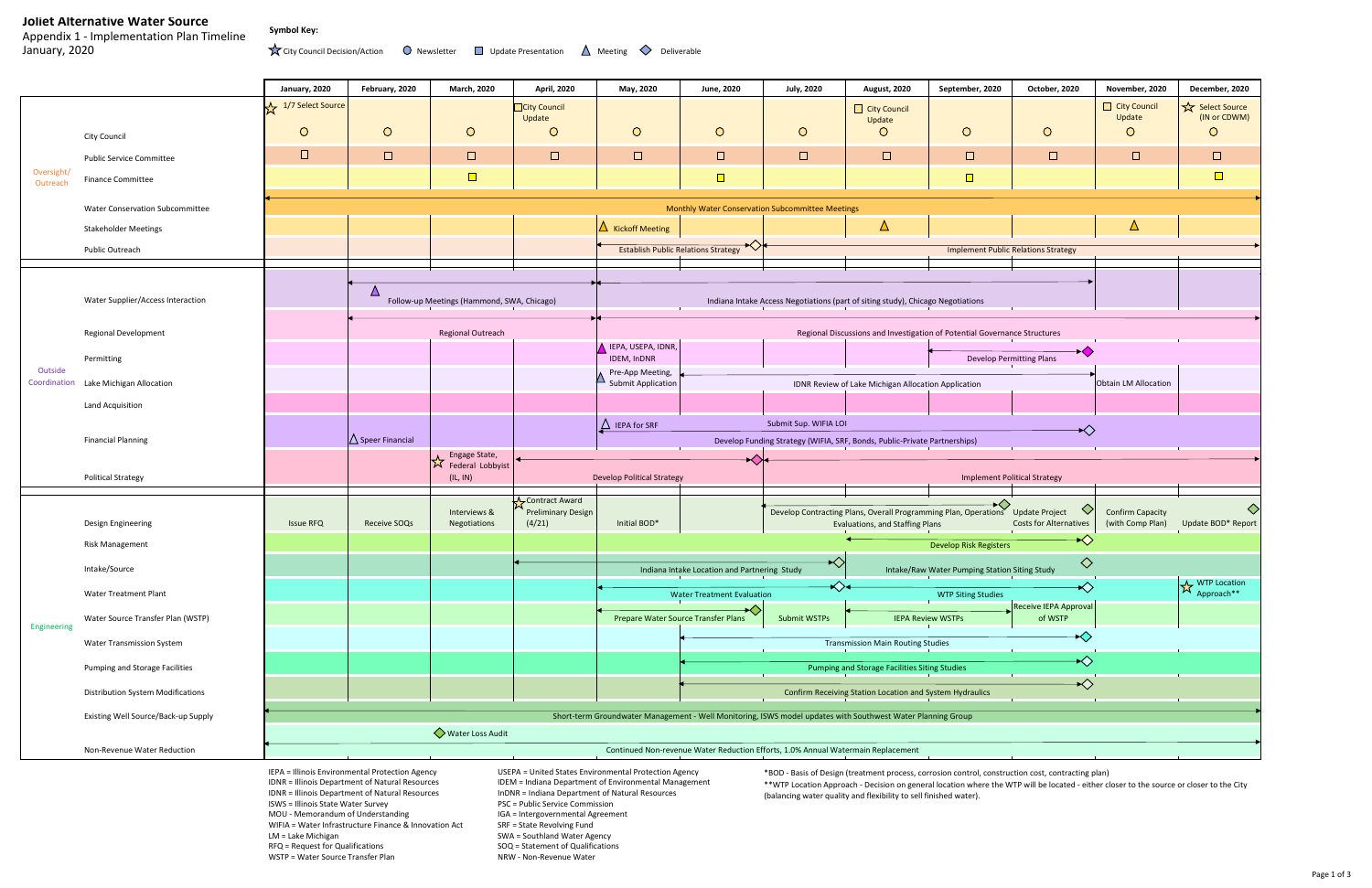#### **Joliet Alternative Water Source**

January, 2020

Appendix 1 ‐ Implementation Plan Timeline **Symbol Key:**

 $\bigstar$  City Council Decision/Action  $\qquad$  O Newsletter  $\qquad \Box$  Update Presentation  $\qquad \Delta$  Meeting  $\qquad \diamondsuit$  Deliverable

|                         |                                          | January, 2021                                                                                                                                                                                                        | February, 2021                                        | March, 2021                       | April, 2021                                                     | May, 2021                                                                                                               | June, 2021                                                                                           | <b>July, 2021</b>                      | <b>August, 2021</b> | September, 2021 | October, 2021 | November, 2021                   | December, 2021   |  |  |
|-------------------------|------------------------------------------|----------------------------------------------------------------------------------------------------------------------------------------------------------------------------------------------------------------------|-------------------------------------------------------|-----------------------------------|-----------------------------------------------------------------|-------------------------------------------------------------------------------------------------------------------------|------------------------------------------------------------------------------------------------------|----------------------------------------|---------------------|-----------------|---------------|----------------------------------|------------------|--|--|
|                         |                                          |                                                                                                                                                                                                                      | City Council                                          |                                   |                                                                 | City Council                                                                                                            |                                                                                                      |                                        | City Council        |                 |               | $\square$ City Council<br>Update |                  |  |  |
|                         |                                          |                                                                                                                                                                                                                      | Update                                                |                                   |                                                                 | Update                                                                                                                  |                                                                                                      |                                        | Update              |                 |               |                                  |                  |  |  |
|                         | City Council                             | $\circ$                                                                                                                                                                                                              | $\circ$                                               | $\circ$                           | $\circ$                                                         | $\circ$                                                                                                                 | $\circ$                                                                                              | $\circ$                                | $\circ$             | $\circ$         | $\circ$       | $\circ$                          | $\circ$          |  |  |
|                         | <b>Public Service Committee</b>          | $\Box$                                                                                                                                                                                                               | $\Box$                                                | $\Box$                            | $\Box$                                                          | $\Box$                                                                                                                  | $\Box$                                                                                               | $\Box$                                 | $\Box$              | $\Box$          | $\Box$        | $\Box$                           | $\Box$           |  |  |
| Oversight/              | <b>Finance Committee</b>                 |                                                                                                                                                                                                                      |                                                       | $\Box$                            |                                                                 |                                                                                                                         | $\Box$                                                                                               |                                        |                     | $\Box$          |               |                                  | $\Box$           |  |  |
| Outreach                |                                          |                                                                                                                                                                                                                      |                                                       |                                   |                                                                 |                                                                                                                         |                                                                                                      |                                        |                     |                 |               |                                  |                  |  |  |
|                         | <b>Water Conservation Subcommittee</b>   |                                                                                                                                                                                                                      |                                                       |                                   |                                                                 |                                                                                                                         | Monthly Water Conservation Subcommittee Meetings                                                     |                                        |                     |                 |               |                                  |                  |  |  |
|                         | <b>Stakeholder Meetings</b>              |                                                                                                                                                                                                                      | Δ                                                     |                                   |                                                                 | $\Delta$                                                                                                                |                                                                                                      |                                        | $\Delta$            |                 |               | $\Delta$                         |                  |  |  |
|                         |                                          |                                                                                                                                                                                                                      |                                                       |                                   |                                                                 |                                                                                                                         |                                                                                                      |                                        |                     |                 |               |                                  |                  |  |  |
|                         | Public Outreach                          | Implement Public Relations Strategy (continued)                                                                                                                                                                      |                                                       |                                   |                                                                 |                                                                                                                         |                                                                                                      |                                        |                     |                 |               |                                  |                  |  |  |
|                         |                                          |                                                                                                                                                                                                                      |                                                       |                                   |                                                                 |                                                                                                                         |                                                                                                      |                                        |                     |                 |               |                                  |                  |  |  |
|                         |                                          | 又 Approve Water<br>Supply or Access                                                                                                                                                                                  |                                                       |                                   |                                                                 |                                                                                                                         |                                                                                                      |                                        |                     |                 |               |                                  |                  |  |  |
|                         | Water Supplier/Access Interaction        | Agreement                                                                                                                                                                                                            |                                                       |                                   |                                                                 |                                                                                                                         |                                                                                                      |                                        |                     |                 |               |                                  |                  |  |  |
|                         |                                          |                                                                                                                                                                                                                      |                                                       |                                   |                                                                 |                                                                                                                         |                                                                                                      |                                        |                     |                 |               |                                  | Approve Regional |  |  |
|                         | Regional Development                     |                                                                                                                                                                                                                      |                                                       | Develop Regional Rates, Structure |                                                                 |                                                                                                                         | $\rightarrow \cancel{\text{N}}$ Approve Regional<br>Structure, Rates<br><b>Regional Negotiations</b> |                                        |                     |                 |               |                                  |                  |  |  |
|                         |                                          |                                                                                                                                                                                                                      |                                                       |                                   |                                                                 |                                                                                                                         |                                                                                                      |                                        |                     |                 |               |                                  | IGAs             |  |  |
|                         | Permitting                               |                                                                                                                                                                                                                      |                                                       |                                   |                                                                 |                                                                                                                         |                                                                                                      |                                        |                     |                 |               |                                  |                  |  |  |
| Outside<br>Coordination |                                          |                                                                                                                                                                                                                      |                                                       |                                   |                                                                 |                                                                                                                         |                                                                                                      |                                        |                     |                 |               |                                  |                  |  |  |
|                         | Lake Michigan Allocation                 |                                                                                                                                                                                                                      |                                                       |                                   |                                                                 |                                                                                                                         |                                                                                                      |                                        |                     |                 |               |                                  |                  |  |  |
|                         | Land Acquisition                         |                                                                                                                                                                                                                      |                                                       |                                   |                                                                 | Land Acquisition Plats, Appraisals and Negotiations for Water Facility Sites and Transmission Main Easements            |                                                                                                      |                                        |                     |                 |               |                                  |                  |  |  |
|                         |                                          |                                                                                                                                                                                                                      |                                                       |                                   |                                                                 |                                                                                                                         |                                                                                                      |                                        |                     |                 |               |                                  | Submit WIFIA     |  |  |
|                         | <b>Financial Planning</b>                |                                                                                                                                                                                                                      |                                                       |                                   |                                                                 |                                                                                                                         |                                                                                                      |                                        |                     |                 |               |                                  | Application      |  |  |
|                         |                                          |                                                                                                                                                                                                                      |                                                       |                                   |                                                                 |                                                                                                                         |                                                                                                      |                                        |                     |                 |               |                                  |                  |  |  |
|                         |                                          |                                                                                                                                                                                                                      |                                                       |                                   |                                                                 |                                                                                                                         |                                                                                                      |                                        |                     |                 |               |                                  |                  |  |  |
|                         | <b>Political Strategy</b>                | Implement Political Strategy (continued)                                                                                                                                                                             |                                                       |                                   |                                                                 |                                                                                                                         |                                                                                                      |                                        |                     |                 |               |                                  |                  |  |  |
|                         |                                          |                                                                                                                                                                                                                      |                                                       |                                   |                                                                 |                                                                                                                         |                                                                                                      |                                        |                     |                 |               |                                  |                  |  |  |
|                         |                                          | 30% Submittal                                                                                                                                                                                                        |                                                       |                                   |                                                                 |                                                                                                                         |                                                                                                      |                                        |                     |                 |               |                                  |                  |  |  |
|                         | Design Engineering                       | 30% Design Engineering, Surveying (Design & Legal)                                                                                                                                                                   |                                                       |                                   |                                                                 |                                                                                                                         |                                                                                                      |                                        |                     |                 |               |                                  |                  |  |  |
|                         | <b>Risk Management</b>                   |                                                                                                                                                                                                                      |                                                       |                                   |                                                                 |                                                                                                                         | Maintain and Update Risk Register, Submit with 30% Design Submittal                                  |                                        |                     |                 |               |                                  | $\bm{\star}$     |  |  |
|                         |                                          | (Start 30% Design                                                                                                                                                                                                    |                                                       |                                   |                                                                 |                                                                                                                         |                                                                                                      |                                        |                     |                 |               |                                  | $\Diamond$       |  |  |
|                         | Intake/Source                            | Engineering)<br>(Start 30% Design                                                                                                                                                                                    |                                                       |                                   |                                                                 |                                                                                                                         |                                                                                                      |                                        |                     |                 |               |                                  |                  |  |  |
|                         | <b>Water Treatment Plant</b>             | Engineering)                                                                                                                                                                                                         |                                                       |                                   |                                                                 |                                                                                                                         |                                                                                                      |                                        |                     |                 |               |                                  | $\Diamond$       |  |  |
|                         |                                          |                                                                                                                                                                                                                      |                                                       |                                   |                                                                 |                                                                                                                         |                                                                                                      |                                        |                     |                 |               |                                  |                  |  |  |
| Engineering             | Water Source Transfer Plan (WSTP)        |                                                                                                                                                                                                                      |                                                       |                                   |                                                                 |                                                                                                                         |                                                                                                      | <b>WSTP Setup &amp; Implementation</b> |                     |                 |               |                                  |                  |  |  |
|                         | <b>Water Transmission System</b>         | (Start 30% Design<br>Engineering)                                                                                                                                                                                    |                                                       |                                   |                                                                 |                                                                                                                         |                                                                                                      |                                        |                     |                 |               |                                  | $\Diamond$       |  |  |
|                         |                                          | (Start 30% Design                                                                                                                                                                                                    |                                                       |                                   |                                                                 |                                                                                                                         |                                                                                                      |                                        |                     |                 |               |                                  |                  |  |  |
|                         | Pumping and Storage Facilities           | Engineering)                                                                                                                                                                                                         |                                                       |                                   |                                                                 |                                                                                                                         |                                                                                                      |                                        |                     |                 |               |                                  | $\Diamond$       |  |  |
|                         |                                          | (Start 30% Design)                                                                                                                                                                                                   |                                                       |                                   |                                                                 |                                                                                                                         |                                                                                                      |                                        |                     |                 |               |                                  | $\Diamond$       |  |  |
|                         | <b>Distribution System Modifications</b> | Engineering)                                                                                                                                                                                                         |                                                       |                                   |                                                                 |                                                                                                                         |                                                                                                      |                                        |                     |                 |               |                                  |                  |  |  |
|                         | Existing Well Source/Back-up Supply      |                                                                                                                                                                                                                      |                                                       |                                   |                                                                 | Short-term Groundwater Management - Well Monitoring, ISWS model updates with Southwest Water Planning Group (continued) |                                                                                                      |                                        |                     |                 |               |                                  |                  |  |  |
|                         |                                          |                                                                                                                                                                                                                      |                                                       | ♦ Water Loss Audit                |                                                                 |                                                                                                                         |                                                                                                      |                                        |                     |                 |               |                                  |                  |  |  |
|                         | Non-Revenue Water Reduction              |                                                                                                                                                                                                                      |                                                       |                                   |                                                                 |                                                                                                                         |                                                                                                      |                                        |                     |                 |               |                                  |                  |  |  |
|                         |                                          | Continued Non-revenue Water Reduction Efforts, 1.0% Annual Watermain Replacement                                                                                                                                     |                                                       |                                   |                                                                 |                                                                                                                         |                                                                                                      |                                        |                     |                 |               |                                  |                  |  |  |
|                         |                                          | IEPA = Illinois Environmental Protection Agency<br>USEPA = United States Environmental Protection Agency<br>IDNR = Illinois Department of Natural Resources<br>IDEM = Indiana Department of Environmental Management |                                                       |                                   |                                                                 |                                                                                                                         |                                                                                                      |                                        |                     |                 |               |                                  |                  |  |  |
|                         |                                          | IDNR = Illinois Department of Natural Resources                                                                                                                                                                      |                                                       |                                   |                                                                 | InDNR = Indiana Department of Natural Resources                                                                         |                                                                                                      |                                        |                     |                 |               |                                  |                  |  |  |
|                         |                                          | <b>ISWS = Illinois State Water Survey</b><br>PSC = Public Service Commission                                                                                                                                         |                                                       |                                   |                                                                 |                                                                                                                         |                                                                                                      |                                        |                     |                 |               |                                  |                  |  |  |
|                         |                                          | MOU - Memorandum of Understanding                                                                                                                                                                                    | WIFIA = Water Infrastructure Finance & Innovation Act |                                   | IGA = Intergovernmental Agreement<br>SRF = State Revolving Fund |                                                                                                                         |                                                                                                      |                                        |                     |                 |               |                                  |                  |  |  |
|                         |                                          | LM = Lake Michigan                                                                                                                                                                                                   |                                                       |                                   | SWA = Southland Water Agency                                    |                                                                                                                         |                                                                                                      |                                        |                     |                 |               |                                  |                  |  |  |
|                         |                                          | RFQ = Request for Qualifications                                                                                                                                                                                     |                                                       |                                   | SOQ = Statement of Qualifications                               |                                                                                                                         |                                                                                                      |                                        |                     |                 |               |                                  |                  |  |  |
|                         |                                          | WSTP = Water Source Transfer Plan                                                                                                                                                                                    |                                                       |                                   | NRW - Non-Revenue Water                                         |                                                                                                                         |                                                                                                      |                                        |                     |                 |               |                                  |                  |  |  |